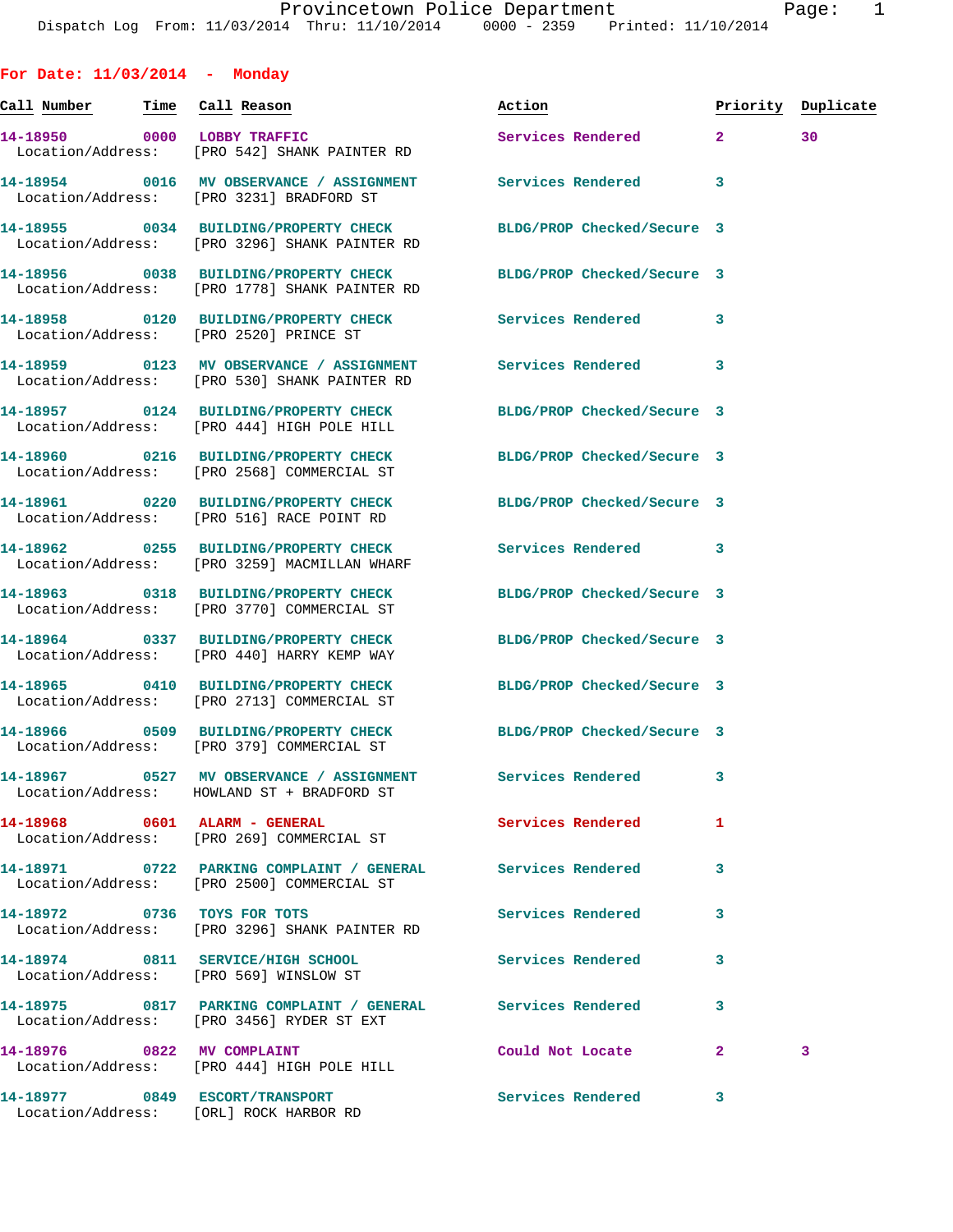|                                                               | Provincetown Police Department<br>Dispatch Log From: 11/03/2014 Thru: 11/10/2014 0000 - 2359 Printed: 11/10/2014 |                            |                |
|---------------------------------------------------------------|------------------------------------------------------------------------------------------------------------------|----------------------------|----------------|
|                                                               | 14-18978 0902 BUILDING/PROPERTY CHECK BLDG/PROP Checked/Secure 3<br>Location/Address: [PRO 1638] COMMERCIAL ST   |                            |                |
|                                                               | 14-18979 0904 FOLLOW UP/PROP DAMAGE<br>Location/Address: [PRO 2977] COMMERCIAL ST                                | No Action Required         | $\mathbf{2}$   |
| Location/Address: [PRO 569] WINSLOW ST                        | 14-18980 0906 DISTURBANCE/HIGH SCHOOL Services Rendered                                                          |                            | 1              |
| Location/Address: [PRO 2521] ROUTE 6                          | 14-18981 0912 M/V DISABLE TOWNLINE/TRURO Services Rendered                                                       |                            | 3              |
|                                                               | 14-18982 0938 ALARM/TESTING<br>Location/Address: [PRO 440] HARRY KEMP WAY                                        | <b>Services Rendered</b>   | 1              |
|                                                               | 14-18983 0958 COMPLAINT/CONSTRUCTION Services Rendered<br>Location/Address: [PRO 2559] COMMERCIAL ST             |                            | 3              |
|                                                               | 14-18984 1021 MV OBSERVANCE / ASSIGNMENT Services Rendered<br>Location/Address: [PRO 3440] ROUTE 6               |                            | 3              |
| 14-18986 1057 MV STOP                                         | Location/Address: BRADFORD ST + RYDER ST                                                                         | Citation/Warning Issued    | 3              |
|                                                               | 14-18987 1103 LOST/FOUND PROPERTY<br>Location/Address: [PRO 542] SHANK PAINTER RD                                | Services Rendered          | 3              |
|                                                               | 14-18988 1207 PARKING COMPLAINT / GENERAL Services Rendered<br>Location/Address: [PRO 2283] COMMERCIAL ST        |                            | 3              |
|                                                               | 14-18989 1223 PARK, WALK & TALK<br>Location/Address: [PRO 537] SHANK PAINTER RD                                  | <b>Services Rendered</b>   | $\overline{2}$ |
|                                                               | 14-18990 1232 BUILDING/PROPERTY CHECK<br>Location/Address: [PRO 2898] JEROME SMITH RD                            | BLDG/PROP Checked/Secure 3 |                |
|                                                               | 14-18991 1308 ALARM - FIRE<br>Location/Address: [PRO 106] COMMERCIAL ST                                          | <b>False Alarm</b>         | 1              |
| 14-18992 1321 MV STOP<br>Location/Address: [PRO 2479] ROUTE 6 |                                                                                                                  | <b>VERBAL WARNING</b>      | 3              |
|                                                               | 14-18993 1323 MV OBSERVANCE / ASSIGNMENT<br>Location/Address: BRADFORD ST + STANDISH ST                          | <b>Services Rendered</b>   | 3              |
|                                                               | 14-18995 1404 FOUND KEYS/OWNER NOTIFIED Services Rendered<br>Location/Address: [PRO 542] SHANK PAINTER RD        |                            | 3              |
| 14-18996 1507 DISTURBANCE                                     | Location/Address: [PRO 196] COMMERCIAL ST                                                                        | Could Not Locate           | 1              |
|                                                               | 14-18997 1515 SUSPICIOUS ACTIVITY<br>Location/Address: [PRO 214] COMMERCIAL ST                                   | Unfounded                  | 2              |
| 14-18998 1549 LOST CAMERA                                     | Location/Address: [PRO 395] COMMERCIAL ST                                                                        | Services Rendered          | 3              |
|                                                               | 14-18999 1733 PATRON COMPLAINT<br>Location/Address: [PRO 3443] COMMERCIAL ST                                     | SPOKEN TO                  | 3              |
|                                                               | 14-19000 1808 BUILDING/PROPERTY CHECK<br>Location/Address: [PRO 2206] COMMERCIAL ST                              | BLDG/PROP Checked/Secure 3 |                |
| Location/Address: [PRO 2519] ROUTE 6                          | 14-19001 1902 MV OBSERVANCE / ASSIGNMENT Services Rendered                                                       |                            | 3              |

**14-19002 2008 DIFFICULTY BREATHING Transported to Hospital 1** 

Location/Address: [PRO 780] BROWNE ST

**14-19003 2020 BUILDING/PROPERTY CHECK BLDG/PROP Checked/Secure 3**  Location/Address: [PRO 519] RACE POINT RD

Page: 2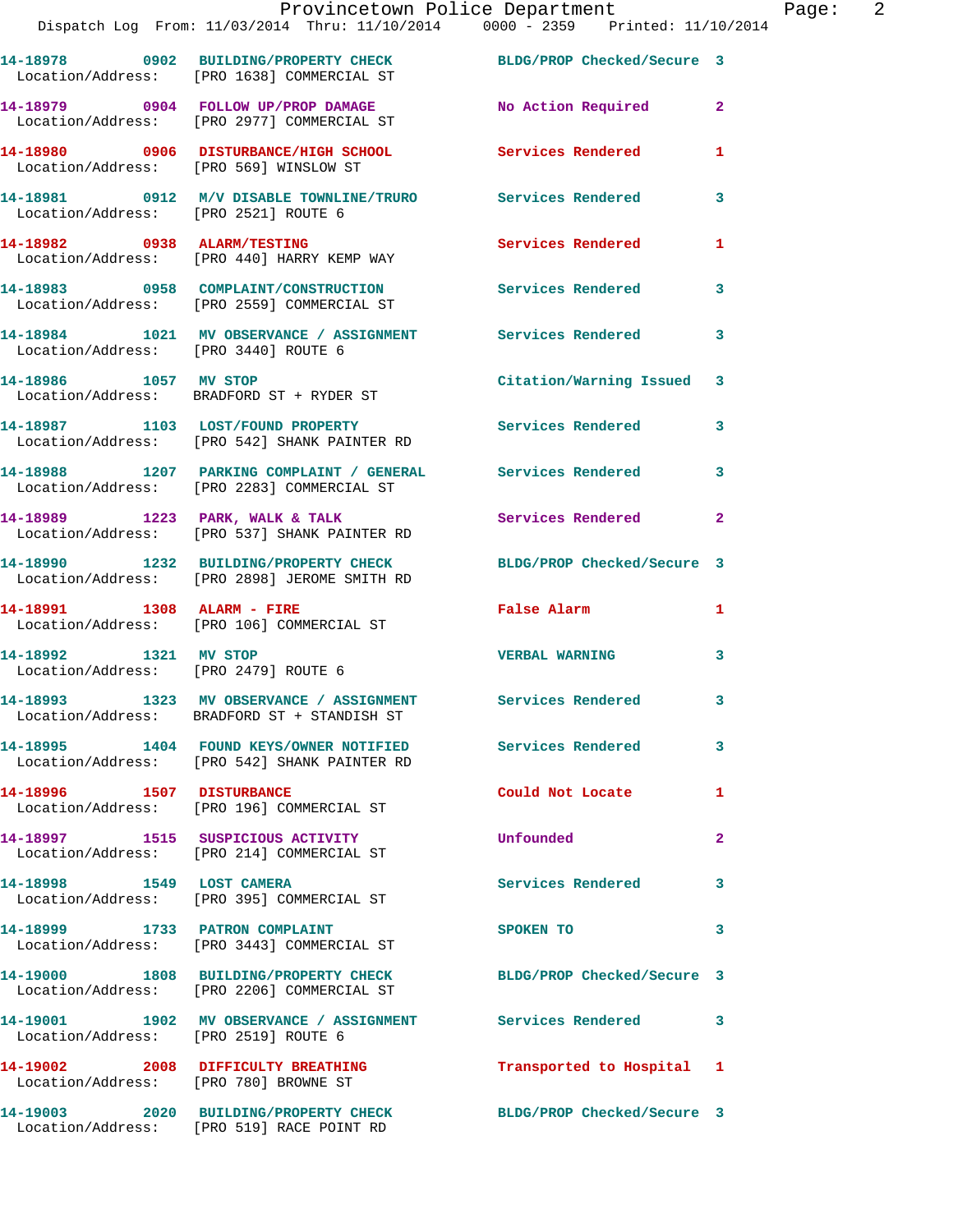|                                                          | Dispatch Log From: 11/03/2014 Thru: 11/10/2014 0000 - 2359 Printed: 11/10/2014                                    | Provincetown Police Department Page: 3 |   |    |  |
|----------------------------------------------------------|-------------------------------------------------------------------------------------------------------------------|----------------------------------------|---|----|--|
|                                                          | 14-19005 2144 DISORDERLY<br>Location/Address: [PRO 3443] COMMERCIAL ST                                            | Services Rendered 2                    |   |    |  |
|                                                          | 14-19006 2151 BUILDING/PROPERTY CHECK BLDG/PROP Checked/Secure 3<br>Location/Address: [PRO 1638] COMMERCIAL ST    |                                        |   |    |  |
|                                                          | 14-19007 2202 BUILDING/PROPERTY CHECK BLDG/PROP Checked/Secure 3<br>Location/Address: [PRO 2898] JEROME SMITH RD  |                                        |   |    |  |
|                                                          | 14-19008 2320 BUILDING/PROPERTY CHECK BLDG/PROP Checked/Secure 3<br>Location/Address: [PRO 447] JEROME SMITH RD   |                                        |   |    |  |
|                                                          | 14-19010 2338 MV OBSERVANCE / ASSIGNMENT Services Rendered 3<br>Location/Address: HOWLAND ST + BRADFORD ST        |                                        |   |    |  |
| For Date: $11/04/2014$ - Tuesday                         |                                                                                                                   |                                        |   |    |  |
|                                                          | 14-19011 0004 LOBBY TRAFFIC<br>Location/Address: [PRO 542] SHANK PAINTER RD                                       | Services Rendered 2                    |   | 29 |  |
|                                                          | 14-19012 0009 BUILDING/PROPERTY CHECK BLDG/PROP Checked/Secure 3<br>Location/Address: [PRO 353] COMMERCIAL ST     |                                        |   |    |  |
|                                                          | 14-19013 0014 BUILDING/PROPERTY CHECK BLDG/PROP Checked/Secure 3<br>Location/Address: [PRO 306] COMMERCIAL ST     |                                        |   |    |  |
|                                                          | 14-19014 0017 BUILDING/PROPERTY CHECK BLDG/PROP Checked/Secure 3<br>Location/Address: [PRO 3770] COMMERCIAL ST    |                                        |   |    |  |
|                                                          | 14-19015 0051 BUILDING/PROPERTY CHECK BLDG/PROP Checked/Secure 3<br>Location/Address: [PRO 554] TREMONT ST        |                                        |   |    |  |
|                                                          | 14-19016 0112 COMPLAINT<br>Location/Address: [PRO 1651] DAGGETT LN                                                | No Action Required 3                   |   |    |  |
| 14-19017 0130 COMPLAINT<br>Location/Address: WINTHROP ST |                                                                                                                   | SPOKEN TO                              | 3 |    |  |
|                                                          | 14-19018 0154 BUILDING/PROPERTY CHECK Services Rendered<br>Location/Address: [PRO 3430] COMMERCIAL ST             |                                        | 3 |    |  |
|                                                          | 14-19019 0213 BUILDING/PROPERTY CHECK BLDG/PROP Checked/Secure 3<br>Location/Address: [PRO 2490] PROVINCELANDS RD |                                        |   |    |  |
|                                                          | 14-19020 0214 BUILDING/PROPERTY CHECK BLDG/PROP Checked/Secure 3<br>Location/Address: [PRO 3259] MACMILLAN WHARF  |                                        |   |    |  |
|                                                          | 14-19021 0226 BUILDING/PROPERTY CHECK BLDG/PROP Checked/Secure 3<br>Location/Address: [PRO 516] RACE POINT RD     |                                        |   |    |  |
|                                                          | 14-19022 0231 BUILDING/PROPERTY CHECK<br>Location/Address: [PRO 440] HARRY KEMP WAY                               | BLD/PROP CHECKED UNSECUR 3             |   |    |  |
|                                                          | 14-19023 0310 BUILDING/PROPERTY CHECK Services Rendered 3<br>Location/Address: [PRO 433] RYDER ST EXT             |                                        |   |    |  |
|                                                          | 14-19024 0436 BUILDING/PROPERTY CHECK<br>Location/Address: [PRO 1778] SHANK PAINTER RD                            | BLDG/PROP Checked/Secure 3             |   |    |  |
|                                                          | 14-19025 0503 MEDICAL EMERGENCY<br>Location/Address: [PRO 1113] STANDISH ST                                       | Transported to Hospital 1              |   |    |  |
|                                                          | 14-19026 0510 BUILDING/PROPERTY CHECK Services Rendered<br>Location/Address: [PRO 2898] JEROME SMITH RD           |                                        | 3 |    |  |
|                                                          | 14-19027 0541 BUILDING/PROPERTY CHECK<br>Location/Address: [PRO 545] SHANK PAINTER RD                             | BLDG/PROP Checked/Secure 3             |   |    |  |

**14-19028 0702 SERVICE CALL/POLLS Services Rendered 3**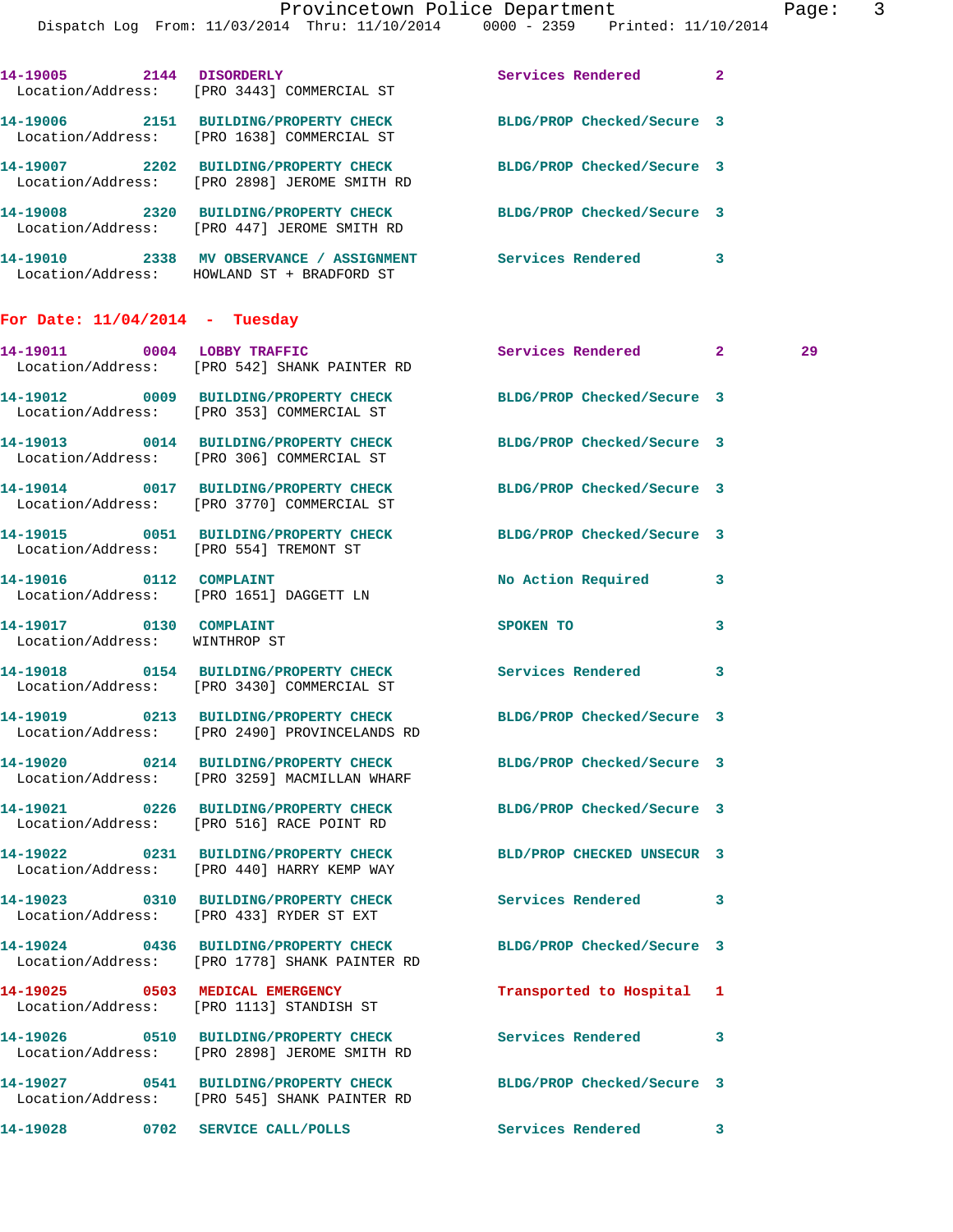|                                       | Provincetown Police Department<br>Dispatch Log From: 11/03/2014 Thru: 11/10/2014 0000 - 2359 Printed: 11/10/2014    |                            |                |
|---------------------------------------|---------------------------------------------------------------------------------------------------------------------|----------------------------|----------------|
|                                       | Location/Address: [PRO 105] COMMERCIAL ST                                                                           |                            |                |
|                                       | 14-19029 0803 MEDICAL EMERGENCY/FALL Services Rendered<br>Location/Address: [PRO 805] COMMERCIAL ST                 |                            | 1              |
|                                       | 14-19030 0821 SERVICE CALL/SCHOOL<br>Location/Address: [PRO 569] WINSLOW ST                                         | Services Rendered          | 3              |
| 14-19031 0827 MEDICAL EMERGENCY       |                                                                                                                     | Transported to Hospital 1  |                |
| Location/Address: [PRO 3222] ALDEN ST |                                                                                                                     |                            |                |
|                                       | 14-19032 0835 BUILDING/PROPERTY CHECK<br>Location/Address: [PRO 447] JEROME SMITH RD                                | BLDG/PROP Checked/Secure 3 |                |
|                                       | 14-19035 0839 ANNOYING PHONE CALLS<br>Location/Address: [PRO 2496] BAYBERRY AVE                                     | Services Rendered          | 3              |
|                                       | 14-19034 0846 SERVICE CALL/WOOD<br>Location/Address: [PRO 145] COMMERCIAL ST                                        | Services Rendered          | 3              |
| Location/Address: [PRO 2513] ROUTE 6  | 14-19037 0909 MV OBSERVANCE / ASSIGNMENT Services Rendered                                                          |                            | 3              |
| Location/Address: COMMERCIAL ST       | 14-19038 0910 LARCENY /FORGERY / FRAUD SPOKEN TO                                                                    |                            | $\overline{a}$ |
|                                       | 14-19039 0921 ALARM - GENERAL<br>Location/Address: [PRO 204] COMMERCIAL ST                                          | Services Rendered          | 1              |
| 14-19046 0931 ALARM - TESTING         |                                                                                                                     | Services Rendered          | 1              |
| Location/Address: [PRO 80] CARVER ST  | 14-19040 0952 FOLLOW UP<br>Location/Address: [PRO 542] SHANK PAINTER RD                                             | Services Rendered          | $\mathbf{2}$   |
|                                       | 14-19041 1006 MV OBSERVANCE / ASSIGNMENT Services Rendered                                                          |                            | 3              |
|                                       | Location/Address: [PRO 3430] COMMERCIAL ST<br>14-19042 1031 SERVICE CALL                                            | SPOKEN TO                  | 3              |
|                                       | Location/Address: [PRO 542] SHANK PAINTER RD                                                                        |                            |                |
| 14-19043 1107 FOLLOW UP               | Location/Address: [PRO 488] MAYFLOWER AVE                                                                           | <b>Services Rendered</b>   |                |
|                                       | 14-19044 1112 BUILDING/PROPERTY CHECK BLDG/PROP Checked/Secure 3<br>Location/Address: [PRO 2898] JEROME SMITH RD    |                            |                |
|                                       | 14-19045 1131 ASSIST AGENCY / MUTUAL AID Taken/Referred to Other 3<br>Location/Address: [PRO 2490] PROVINCELANDS RD |                            |                |
|                                       | 14-19047 1259 BUILDING/PROPERTY CHECK<br>Location/Address: [PRO 1783] FRANKLIN ST                                   | Services Rendered          | 3              |
| Location/Address: [PRO 3440] ROUTE 6  | 14-19048 1307 MV OBSERVANCE / ASSIGNMENT Services Rendered                                                          |                            | 3              |
|                                       | 14-19049 1328 BUILDING/PROPERTY CHECK<br>Location/Address: [PRO 447] JEROME SMITH RD                                | BLDG/PROP Checked/Secure 3 |                |
|                                       | 14-19050 1338 BUILDING/PROPERTY CHECK BLDG/PROP Checked/Secure 3<br>Location/Address: [PRO 75] CAPTAIN BERTIE RD    |                            |                |
|                                       | 14-19051 1345 PARK, WALK & TALK<br>Location/Address: [PRO 182] COMMERCIAL ST                                        | Services Rendered          | $\mathbf{2}$   |
|                                       | 14-19052 1411 BIKE ACCIDENT/TRANSPORT<br>Location/Address: [PRO 2540] RACE POINT RD                                 | Transported to Hospital 2  |                |
|                                       |                                                                                                                     | Transported to Hospital 1  |                |

Location/Address: [PRO 2227] BRADFORD ST

Page: 4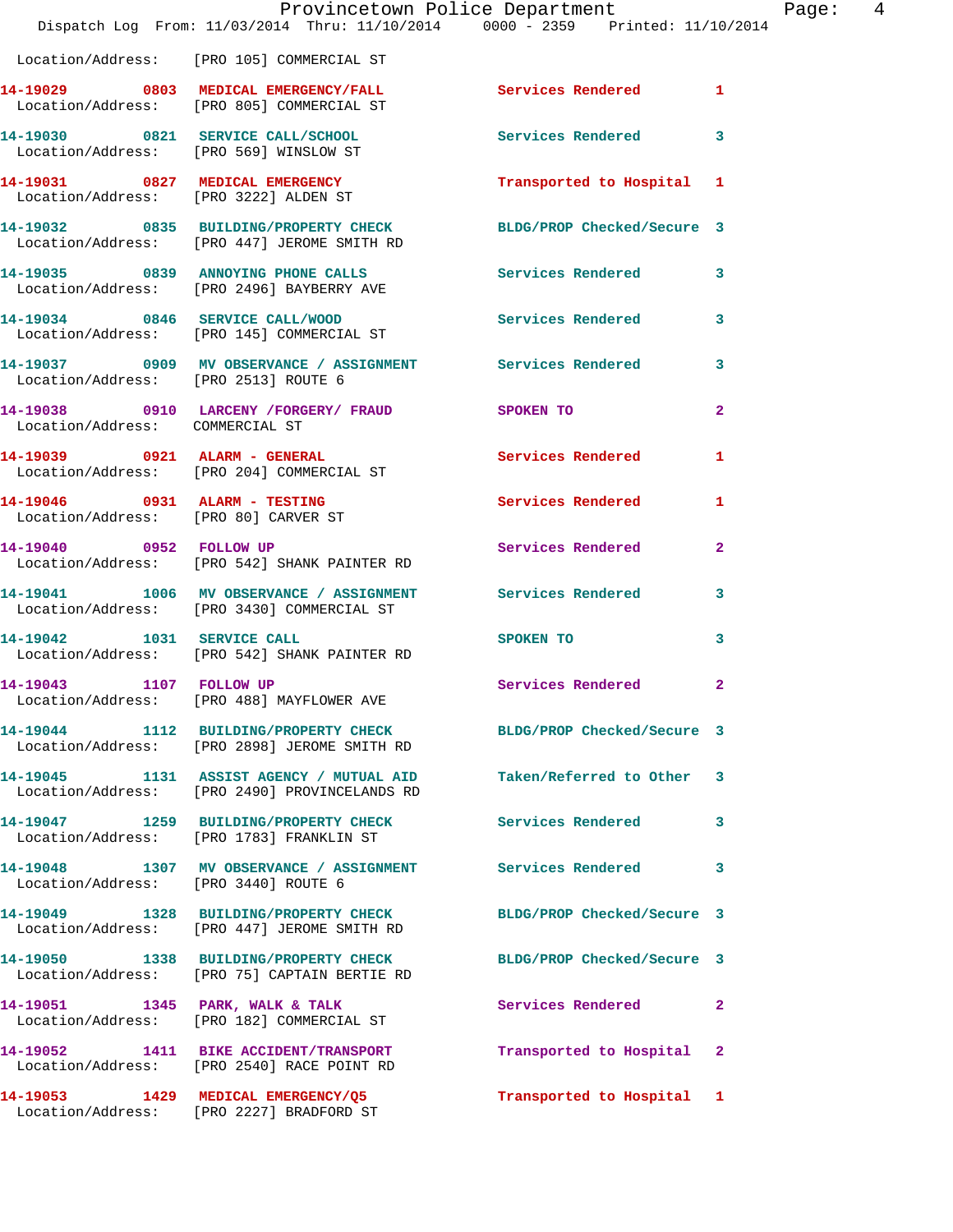|                                       | Dispatch Log From: 11/03/2014 Thru: 11/10/2014 0000 - 2359 Printed: 11/10/2014                                    | Provincetown Police Department |              | Page: 5      |  |
|---------------------------------------|-------------------------------------------------------------------------------------------------------------------|--------------------------------|--------------|--------------|--|
|                                       | 14-19054 1430 IDENTITY FRAUD<br>Location/Address: [PRO 1198] BRADFORD ST                                          | Services Rendered 2            |              |              |  |
|                                       | 14-19055 1436 MEDICAL EMERGENCY/FALL Transported to Hospital 1<br>Location/Address: [PRO 208] COMMERCIAL ST       |                                |              |              |  |
|                                       | 14-19059 1533 VERBAL SPEED<br>Location/Address: [PRO 2558] BRADFORD ST                                            | <b>VERBAL WARNING</b>          | 3            |              |  |
|                                       | 14-19061 1603 WELL-BEING CHECK<br>Location/Address: [PRO 1651] DAGGETT LN                                         | Could Not Locate               | $\mathbf{3}$ |              |  |
| Location/Address: [PRO 1494] ALDEN ST | 14-19063 1634 SERVE RESTRAINING ORDER Could Not Locate 2                                                          |                                |              | $\mathbf{1}$ |  |
| Location/Address: [PRO 2519] ROUTE 6  | 14-19064 1808 MV OBSERVANCE / ASSIGNMENT Services Rendered 3                                                      |                                |              |              |  |
|                                       | 14-19065 1812 VERBAL STOP SIGN<br>Location/Address: [PRO 539] SHANK PAINTER RD                                    | VERBAL WARNING 3               |              |              |  |
|                                       | 14-19066 1817 BUILDING/PROPERTY CHECK BLDG/PROP Checked/Secure 3<br>Location/Address: [PRO 2206] COMMERCIAL ST    |                                |              |              |  |
|                                       | 14-19067 1845 FALL/TRANSPORT<br>Location/Address: [PRO 3836] BAYBERRY AVE                                         | Transported to Hospital 1      |              |              |  |
|                                       | 14-19068 1909 PRE-SEIZURE/TRANSPORT<br>Location/Address: [PRO 437] FREEMAN ST                                     | Transported to Hospital 1      |              |              |  |
|                                       | 14-19070 1946 BUILDING/PROPERTY CHECK BLDG/PROP Checked/Secure 3<br>Location/Address: [PRO 2898] JEROME SMITH RD  |                                |              |              |  |
|                                       | 14-19071 2149 BUILDING/PROPERTY CHECK BLDG/PROP Checked/Secure 3<br>Location/Address: [PRO 3287] ROUTE 6          |                                |              |              |  |
|                                       | 14-19073 2322 BUILDING/PROPERTY CHECK Services Rendered 3<br>Location/Address: [PRO 521] ROUTE 6                  |                                |              |              |  |
|                                       | 14-19072 2326 BUILDING/PROPERTY CHECK BLDG/PROP Checked/Secure 3<br>Location/Address: [PRO 1778] SHANK PAINTER RD |                                |              |              |  |
|                                       | 14-19074 2333 MV OBSERVANCE / ASSIGNMENT Services Rendered 3<br>Location/Address: BRADFORD ST + HOWLAND ST        |                                |              |              |  |
| Location/Address: COMMERCIAL ST       | 14-19076 2348 BUILDING/PROPERTY CHECK BLDG/PROP Checked/Secure 3                                                  |                                |              |              |  |
|                                       | 14-19077 2349 BUILDING/PROPERTY CHECK BLDG/PROP Checked/Secure 3<br>Location/Address: [PRO 646] COMMERCIAL ST     |                                |              |              |  |
|                                       | 14-19075 2350 BUILDING/PROPERTY CHECK BLDG/PROP Checked/Secure 3<br>Location/Address: [PRO 530] SHANK PAINTER RD  |                                |              |              |  |
| For Date: $11/05/2014$ - Wednesday    |                                                                                                                   |                                |              |              |  |
|                                       | 14-19078 0001 BUILDING/PROPERTY CHECK BLDG/PROP Checked/Secure 3<br>Location/Address: [PRO 2713] COMMERCIAL ST    |                                |              |              |  |
|                                       | 14-19079 0006 PARK, WALK & TALK<br>Location/Address: [PRO 3442] COMMERCIAL ST                                     | Services Rendered 2            |              |              |  |
|                                       | 14-19080 0013 BUILDING/PROPERTY CHECK<br>Location/Address: [PRO 353] COMMERCIAL ST                                | BLDG/PROP Checked/Secure 3     |              |              |  |
| 14-19081 0019 LOBBY TRAFFIC           | Location/Address: [PRO 542] SHANK PAINTER RD                                                                      | Services Rendered 2            |              | 16           |  |
|                                       | 14-19082 0027 MV OBSERVANCE / ASSIGNMENT                                                                          | No Action Required 3           |              |              |  |

Location/Address: [PRO 2577] BRADFORD ST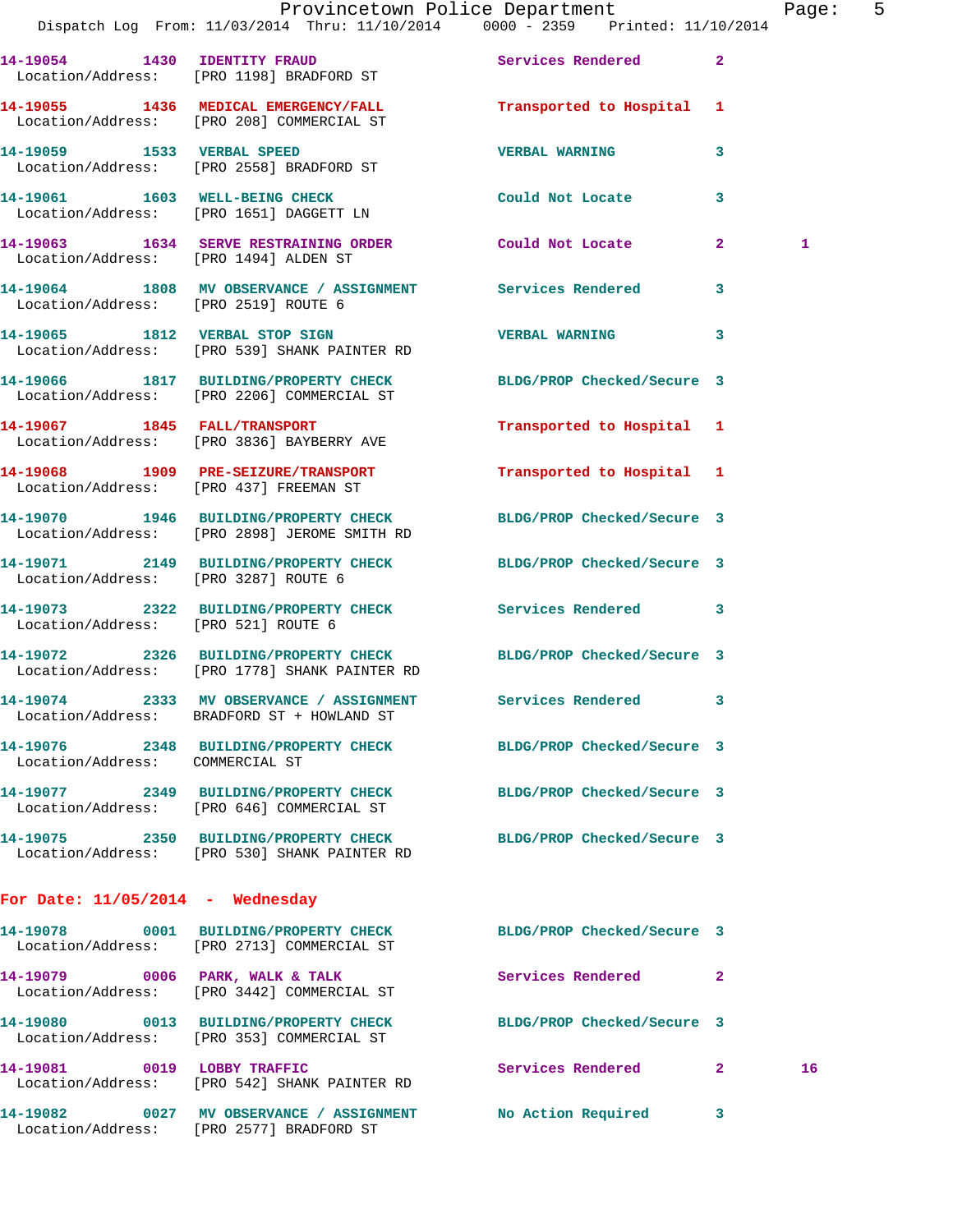|                                                                             | 14-19084 0043 BUILDING/PROPERTY CHECK<br>Location/Address: [PRO 519] RACE POINT RD                              | BLDG/PROP Checked/Secure 3           |                            |
|-----------------------------------------------------------------------------|-----------------------------------------------------------------------------------------------------------------|--------------------------------------|----------------------------|
|                                                                             | 14-19085 0048 BUILDING/PROPERTY CHECK<br>Location/Address: [PRO 3770] COMMERCIAL ST                             | BLDG/PROP Checked/Secure 3           |                            |
|                                                                             | 14-19086 0101 BUILDING/PROPERTY CHECK<br>Location/Address: [PRO 1638] COMMERCIAL ST                             | BLDG/PROP Checked/Secure 3           |                            |
|                                                                             | 14-19088 0117 BUILDING/PROPERTY CHECK<br>Location/Address: [PRO 182] COMMERCIAL ST                              | BLDG/PROP Checked/Secure 3           |                            |
|                                                                             | 14-19089 0132 BUILDING/PROPERTY CHECK<br>Location/Address: [PRO 3256] COMMERCIAL ST                             | BLDG/PROP Checked/Secure 3           |                            |
|                                                                             | 14-19090 0148 BUILDING/PROPERTY CHECK<br>Location/Address: [PRO 175] COMMERCIAL ST                              | BLDG/PROP Checked/Secure 3           |                            |
|                                                                             | 14-19091 0151 BUILDING/PROPERTY CHECK<br>Location/Address: [PRO 447] JEROME SMITH RD                            | BLDG/PROP Checked/Secure 3           |                            |
|                                                                             | 14-19092 0317 BUILDING/PROPERTY CHECK<br>Location/Address: [PRO 440] HARRY KEMP WAY                             | BLDG/PROP Checked/Secure 3           |                            |
|                                                                             | 14-19093 0332 BUILDING/PROPERTY CHECK<br>Location/Address: [PRO 306] COMMERCIAL ST                              | BLDG/PROP Checked/Secure 3           |                            |
|                                                                             | 14-19094 0353 BUILDING/PROPERTY CHECK<br>Location/Address: [PRO 516] RACE POINT RD                              | BLDG/PROP Checked/Secure 3           |                            |
|                                                                             | 14-19095 0457 BUILDING/PROPERTY CHECK<br>Location/Address: [PRO 564] BAYBERRY AVE                               | BLDG/PROP Checked/Secure 3           |                            |
| Location/Address: ROUTE 6 + SNAIL RD                                        | 14-19097 0610 MV OBSERVANCE / ASSIGNMENT Services Rendered                                                      |                                      | 3                          |
|                                                                             | 14-19098 0702 MEDICAL EMERGENCY/PSYCH<br>Location/Address: [PRO 1651] DAGGETT LN                                | Transported to Hospital              | 1                          |
|                                                                             | 14-19100 0740 ANIMAL CALL/DOG<br>Location/Address: [PRO 603] COMMERCIAL ST                                      | <b>Services Rendered</b>             | $\mathbf{2}$               |
|                                                                             | 14-19101 0803 MV OBSERVANCE / ASSIGNMENT<br>Location/Address: BRADFORD ST + STANDISH ST                         | <b>Services Rendered</b><br>$\sim$ 3 |                            |
| 14-19102 0818 SERVICE CALL/SCHOOL<br>Location/Address: [PRO 569] WINSLOW ST |                                                                                                                 | Services Rendered                    | 3                          |
| 14-19103 0834 MV STOP<br>Location/Address: BRADFORD ST                      |                                                                                                                 | <b>VERBAL WARNING</b>                | $\overline{\mathbf{3}}$    |
|                                                                             | 14-19106 1201 MEDICAL EMERGENCY<br>Location/Address: [PRO 706] BAYBERRY AVE                                     | <b>Services Rendered</b>             | 1                          |
|                                                                             | 14-19107 1206 ANIMAL CALL/BIRD IN BUILDING Services Rendered 2<br>Location/Address: [PRO 3296] SHANK PAINTER RD |                                      |                            |
| Location/Address: BRADFORD ST                                               | 14-19108 1231 MEDICAL EMERGENCY/PARA                                                                            | <b>Services Rendered</b>             | 1                          |
|                                                                             | 14-19109 1237 PARK, WALK & TALK<br>Location/Address: [PRO 537] SHANK PAINTER RD                                 | Services Rendered                    | $\overline{\phantom{0}}$ 2 |
|                                                                             | 14-19111 1257 MV OBSERVANCE / ASSIGNMENT<br>Location/Address: [PRO 447] JEROME SMITH RD                         | Services Rendered                    | $\overline{\phantom{a}}$ 3 |
|                                                                             | 14-19110 1259 BUILDING/PROPERTY CHECK<br>Location/Address: [PRO 2898] JEROME SMITH RD                           | BLDG/PROP Checked/Secure 3           |                            |
|                                                                             | 14-19112 1307 MEDICAL EMERGENCY/FAINT Services Rendered 1                                                       |                                      |                            |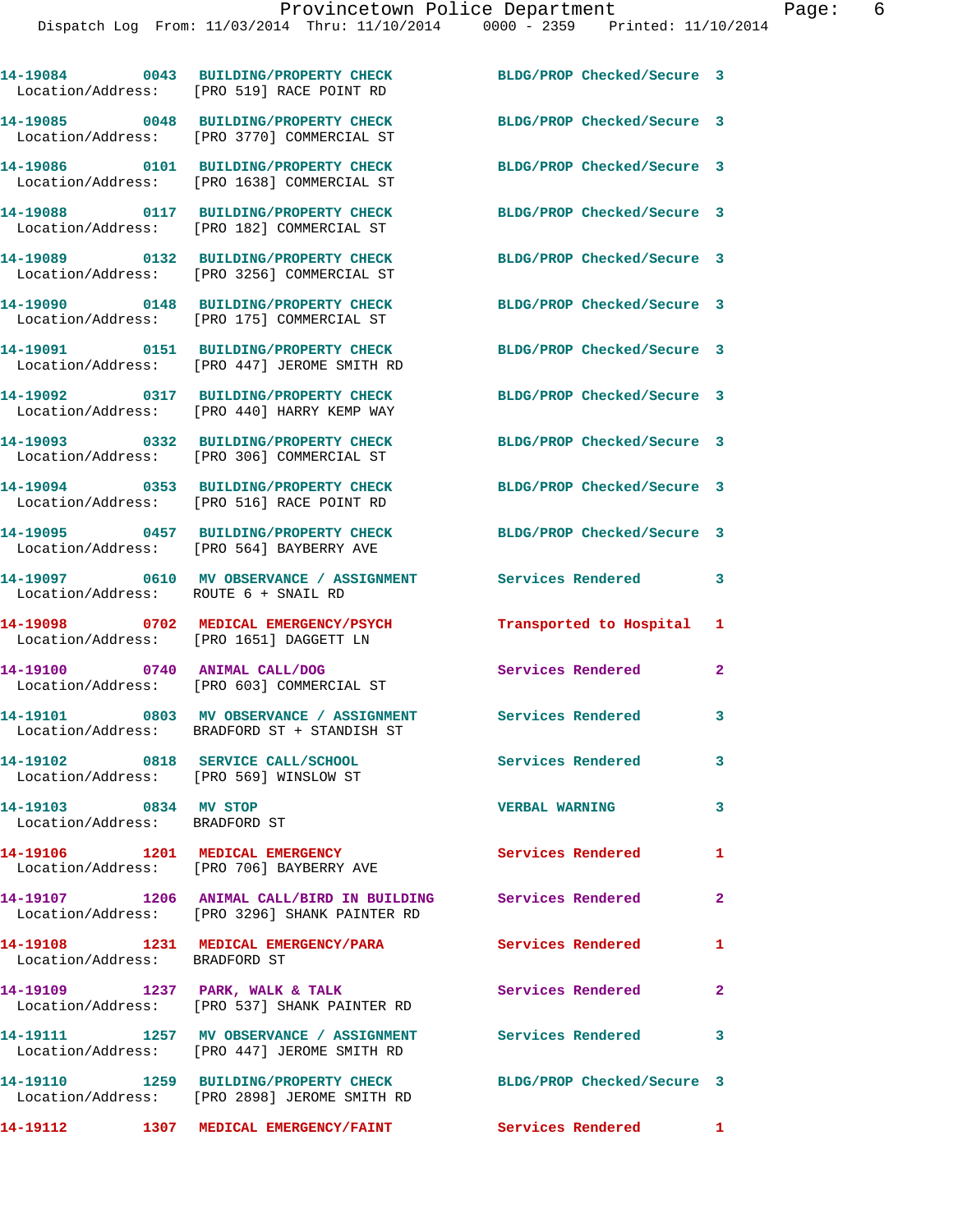|                                      | Dispatch Log From: 11/03/2014 Thru: 11/10/2014 0000 - 2359 Printed: 11/10/2014                                   | Provincetown Police Department |              | Page: 7 |  |
|--------------------------------------|------------------------------------------------------------------------------------------------------------------|--------------------------------|--------------|---------|--|
| Location/Address: BRADFORD ST        |                                                                                                                  |                                |              |         |  |
|                                      | 14-19113 1308 MV STOP<br>Location/Address: CAPTAIN BERTIES WAY                                                   | Citation/Warning Issued 3      |              |         |  |
|                                      | 14-19114 1329 MV STOP 14-19114<br>Location/Address: SHANK PAINTER RD + PROVINCE RD                               |                                | 3            |         |  |
| Location/Address: [PRO 3920] ROUTE 6 | 14-19115 1336 MEDICAL EMERGENCY/STOMACH Transported to Hospital 1                                                |                                |              |         |  |
| Location/Address: [PRO 2513] ROUTE 6 | 14-19117 1343 MV OBSERVANCE / ASSIGNMENT Services Rendered 3                                                     |                                |              |         |  |
| 14-19118 1348 MV STOP                | Location/Address: [PRO 2513] ROUTE 6                                                                             | <b>VERBAL WARNING</b>          | $\mathbf{3}$ |         |  |
|                                      | 14-19119 1412 MV STOP<br>Location/Address: RACE POINT RD + NELSON AVE                                            | <b>VERBAL WARNING</b>          | 3            |         |  |
|                                      | 14-19120 1430 ASSIST CITIZEN/ELDER AT RISK Services Rendered<br>Location/Address: [PRO 3189] MEADOW RD           |                                | 3            |         |  |
|                                      | 14-19121 1454 SQUIRREL IN HOUSE<br>Location/Address: [PRO 781] CAPTAIN BERTIES WAY                               | Services Rendered              | $\mathbf{2}$ |         |  |
|                                      | 14-19123 1530 EXTERIOR ALARM<br>Location/Address: [PRO 2875] COMMERCIAL ST                                       | Taken/Referred to Other 1      |              | 1       |  |
|                                      | 14-19125 1610 DOG ROAMING LOOSE<br>Location/Address: [PRO 146] COMMERCIAL ST                                     | Services Rendered              | $\mathbf{2}$ |         |  |
|                                      | 14-19126 1627 BUILDING/PROPERTY CHECK BLDG/PROP Checked/Secure 3<br>Location/Address: [PRO 564] BAYBERRY AVE     |                                |              |         |  |
|                                      |                                                                                                                  | Services Rendered 3            |              |         |  |
|                                      | 14-19128 1643 BOAT/HARBORMASTER<br>Location/Address: [PRO 3259] MACMILLAN WHARF                                  | Taken/Referred to Other 2      |              |         |  |
|                                      | 14-19129 1738 BUILDING/PROPERTY CHECK BLDG/PROP Checked/Secure 3<br>Location/Address: [PRO 3259] MACMILLAN WHARF |                                |              |         |  |
|                                      | 14-19130 1757 BUILDING/PROPERTY CHECK BLDG/PROP Checked/Secure 3<br>Location/Address: [PRO 1638] COMMERCIAL ST   |                                |              |         |  |
|                                      | 14-19131 1944 BUILDING/PROPERTY CHECK BLDG/PROP Checked/Secure 3<br>Location/Address: [PRO 2206] COMMERCIAL ST   |                                |              |         |  |
|                                      | 14-19132 2010 BUILDING/PROPERTY CHECK BLDG/PROP Checked/Secure 3<br>Location/Address: [PRO 306] COMMERCIAL ST    |                                |              |         |  |
|                                      | 14-19133 2056 BUILDING/PROPERTY CHECK BLDG/PROP Checked/Secure 3<br>Location/Address: [PRO 16] MAYFLOWER AVE     |                                |              |         |  |
| Location/Address: [PRO 2754] ROUTE 6 | 14-19134 2112 ASSIST AGENCY / MUTUAL AID Services Rendered 3                                                     |                                |              |         |  |
|                                      | 14-19135 2137 SUSPICIOUS ACTIVITY<br>Location/Address: COURT ST + BRADFORD ST                                    | SPOKEN TO                      | $\mathbf{2}$ |         |  |
|                                      | 14-19136 2201 BUILDING/PROPERTY CHECK BLDG/PROP Checked/Secure 3<br>Location/Address: [PRO 182] COMMERCIAL ST    |                                |              |         |  |
|                                      | 14-19137 2218 BUILDING/PROPERTY CHECK BLDG/PROP Checked/Secure 3<br>Location/Address: [PRO 2542] COMMERCIAL ST   |                                |              |         |  |
|                                      | 14-19138 2251 DISTURBANCE<br>Location/Address: [PRO 1651] DAGGETT LN                                             | Services Rendered 1            |              |         |  |
|                                      | 14-19139 2306 BUILDING/PROPERTY CHECK BLDG/PROP Checked/Secure 3                                                 |                                |              |         |  |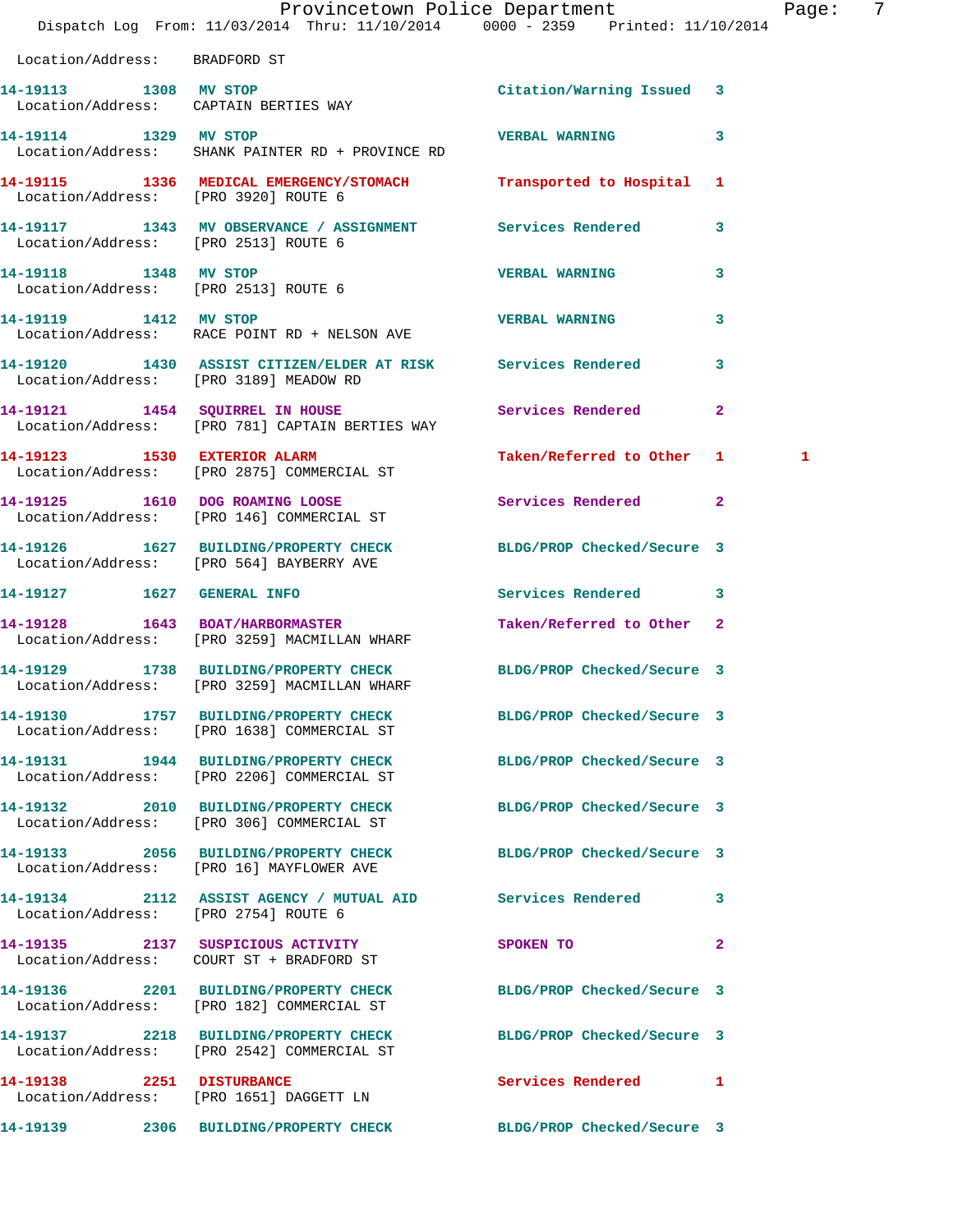|                                       | Dispatch Log From: 11/03/2014 Thru: 11/10/2014 0000 - 2359 Printed: 11/10/2014                                    | Provincetown Police Department |              | Page: | - 8 |
|---------------------------------------|-------------------------------------------------------------------------------------------------------------------|--------------------------------|--------------|-------|-----|
|                                       | Location/Address: [PRO 2568] COMMERCIAL ST                                                                        |                                |              |       |     |
|                                       | 14-19140 2315 BUILDING/PROPERTY CHECK BLDG/PROP Checked/Secure 3<br>Location/Address: [PRO 2713] COMMERCIAL ST    |                                |              |       |     |
|                                       | 14-19141 2319 PARK, WALK & TALK<br>Location/Address: [PRO 182] COMMERCIAL ST                                      | Services Rendered 2            |              |       |     |
|                                       | 14-19142 2321 BUILDING/PROPERTY CHECK BLDG/PROP Checked/Secure 3<br>Location/Address: [PRO 447] JEROME SMITH RD   |                                |              |       |     |
|                                       | 14-19143 2350 BUILDING/PROPERTY CHECK BLDG/PROP Checked/Secure 3<br>Location/Address: [PRO 1778] SHANK PAINTER RD |                                |              |       |     |
| For Date: $11/06/2014$ - Thursday     |                                                                                                                   |                                |              |       |     |
|                                       | 14-19144 0000 MV OBSERVANCE / ASSIGNMENT Services Rendered 3<br>Location/Address: [PRO 3231] BRADFORD ST          |                                |              |       |     |
| 14-19145 0012 BAR CHECK               | Location/Address: [PRO 272] COMMERCIAL ST                                                                         | No Action Required 2           |              |       |     |
|                                       | 14-19146 0015 BAR CHECK<br>Location/Address: [PRO 399] COMMERCIAL ST                                              | No Action Required             | $\mathbf{2}$ |       |     |
| 14-19147 0028 BAR CHECK               | Location/Address: [PRO 3443] COMMERCIAL ST                                                                        | No Action Required 2           |              |       |     |
|                                       | 14-19148 0043 BUILDING/PROPERTY CHECK BLDG/PROP Checked/Secure 3<br>Location/Address: [PRO 530] SHANK PAINTER RD  |                                |              |       |     |
|                                       | 14-19149 0048 MV OBSERVANCE / ASSIGNMENT<br>Location/Address: [PRO 2577] BRADFORD ST                              | No Action Required 3           |              |       |     |
|                                       | 14-19152 0132 BUILDING/PROPERTY CHECK<br>Location/Address: [PRO 3256] COMMERCIAL ST                               | BLDG/PROP Checked/Secure 3     |              |       |     |
|                                       | 14-19153 0136 BUILDING/PROPERTY CHECK<br>Location/Address: [PRO 3770] COMMERCIAL ST                               | BLDG/PROP Checked/Secure 3     |              |       |     |
| Location/Address:                     | 14-19154 0142 BUILDING/PROPERTY CHECK BLD/PROP CHECKED UNSECUR 3<br>[PRO 175] COMMERCIAL ST                       |                                |              |       |     |
|                                       | 14-19155 0204 BUILDING/PROPERTY CHECK BLDG/PROP Checked/Secure 3<br>Location/Address: [PRO 3928] COMMERCIAL ST    |                                |              |       |     |
|                                       | 14-19156 0217 BUILDING/PROPERTY CHECK<br>Location/Address: [PRO 182] COMMERCIAL ST                                | BLDG/PROP Checked/Secure 3     |              |       |     |
| Location/Address: [PRO 2539] RYDER ST | 14-19157 0220 BUILDING/PROPERTY CHECK BLDG/PROP Checked/Secure 3                                                  |                                |              |       |     |
|                                       | 14-19158 0248 BUILDING/PROPERTY CHECK<br>Location/Address: [PRO 516] RACE POINT RD                                | BLDG/PROP Checked/Secure 3     |              |       |     |
|                                       | 14-19159 0325 BUILDING/PROPERTY CHECK BLDG/PROP Checked/Secure 3<br>Location/Address: [PRO 519] RACE POINT RD     |                                |              |       |     |
|                                       | 14-19160 0510 BUILDING/PROPERTY CHECK<br>Location/Address: [PRO 3259] MACMILLAN WHARF                             | BLDG/PROP Checked/Secure 3     |              |       |     |
|                                       | 14-19161 0519 BUILDING/PROPERTY CHECK BLDG/PROP Checked/Secure 3<br>Location/Address: [PRO 1646] WINSLOW ST       |                                |              |       |     |
|                                       | 14-19162 0532 LOBBY TRAFFIC<br>Location/Address: [PRO 542] SHANK PAINTER RD                                       | No Action Required 2           |              | 13    |     |
|                                       | 14-19163 0548 BUILDING/PROPERTY CHECK<br>Location/Address: [PRO 306] COMMERCIAL ST                                | BLDG/PROP Checked/Secure 3     |              |       |     |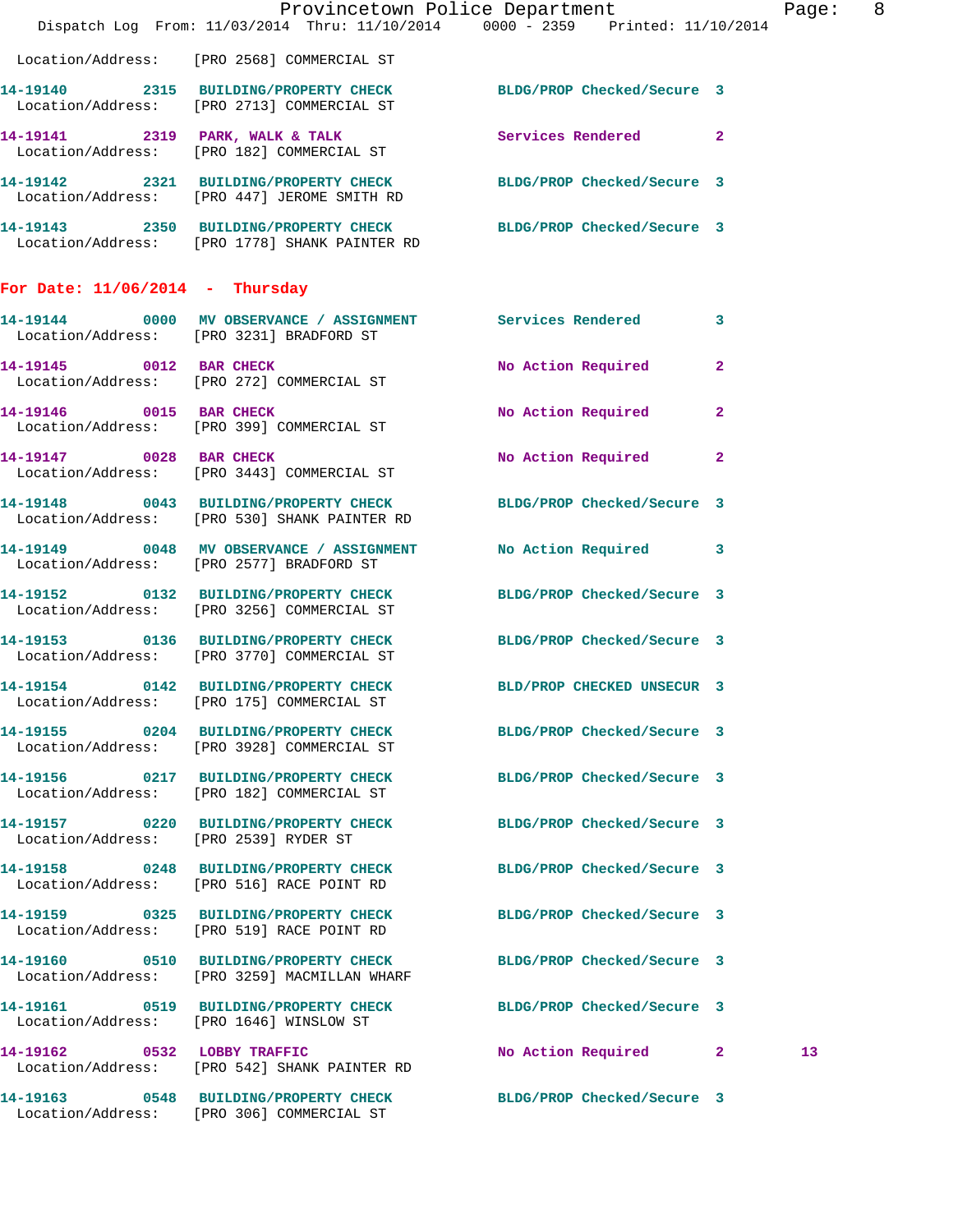|                                      | Provincetown Police Department                                                        |                            |                |
|--------------------------------------|---------------------------------------------------------------------------------------|----------------------------|----------------|
|                                      | Dispatch Log From: 11/03/2014 Thru: 11/10/2014 0000 - 2359 Printed: 11/10/2014        |                            |                |
| Location/Address: [PRO 571] ALDEN ST |                                                                                       |                            | 3              |
| 14-19165 0719 PARK, WALK & TALK      | Location/Address: [PRO 516] RACE POINT RD                                             | Services Rendered          | $\overline{2}$ |
|                                      | 14-19166 0737 BUILDING/PROPERTY CHECK<br>Location/Address: [PRO 3259] MACMILLAN WHARF | Services Rendered          | 3              |
| Location/Address: [PRO 3287] ROUTE 6 |                                                                                       | BLDG/PROP Checked/Secure 3 |                |
| 14-19168 0754 FOLLOW UP/RABBITS      | Location/Address: [PRO 2897] RACE POINT RD                                            | Services Rendered          | $\overline{2}$ |
|                                      |                                                                                       | Services Rendered          | 3              |

Location/Address: [PRO 569] WINSLOW ST

Location/Address: [PRO 175] COMMERCIAL ST

Location/Address: [PRO 3432] COMMERCIAL ST

**14-19172 0939 GENERAL INFO/INQUIRY SPOKEN TO 3 14-19173 0954 FOLLOW UP/REASSURANCE CHECK Services Rendered 2**  Location/Address: [PRO 2897] RACE POINT RD **14-19174 1000 MV OBSERVANCE / ASSIGNMENT Services Rendered 3**  Location/Address: SHANK PAINTER RD **14-19175 1007 FOLLOW UP/LICENSING DEPT Services Rendered 2**  Location/Address: [PRO 105] COMMERCIAL ST **14-19176 1027 MEDICAL EMERGENCY Transported to Hospital 1**  Location/Address: [PRO 3067] NELSON AVE **14-19177 1044 HARASSMENT COMPLAINT SPOKEN TO 2**  Location/Address: [PRO 542] SHANK PAINTER RD 14-19179 1103 AIRCRAFT COVERAGE No Action Required 2 Location/Address: [PRO 516] RACE POINT RD **14-19180 1106 MV BREAKING & ENTERING Services Rendered 2**  Location/Address: [PRO 1545] COMMERCIAL ST 14-19181 1112 MV ACCIDENT 1112 Services Rendered 1 Location/Address: COMMERCIAL ST

**14-19170 0904 PARK, WALK & TALK Services Rendered 2** 

**14-19182 1119 ANIM/SQUIRREL IN ATTIC Services Rendered 2**  Location/Address: [PRO 695] AUNT SUKEYS WAY 14-19183 1301 PARK, WALK & TALK 1998 Services Rendered 2 Location/Address: [PRO 3296] SHANK PAINTER RD **14-19184 1317 PARK, WALK & TALK No Action Required 2**  Location/Address: COMMERCIAL ST 14-19185 1347 PARK, WALK & TALK **Services Rendered** 2 Location/Address: [PRO 285] COMMERCIAL ST **14-19186 1421 SERVE SUMMONS Could Not Locate 3**  Location/Address: [PRO 3137] RACE POINT RD **14-19187 1619 ANIMAL CALL Services Rendered 2**  Location/Address: [PRO 2897] RACE POINT RD **14-19188 1628 ANIMAL CALL SPOKEN TO 2**  Location/Address: [PRO 2897] RACE POINT RD **14-19189 1629 MV HIT & RUN Services Rendered 2**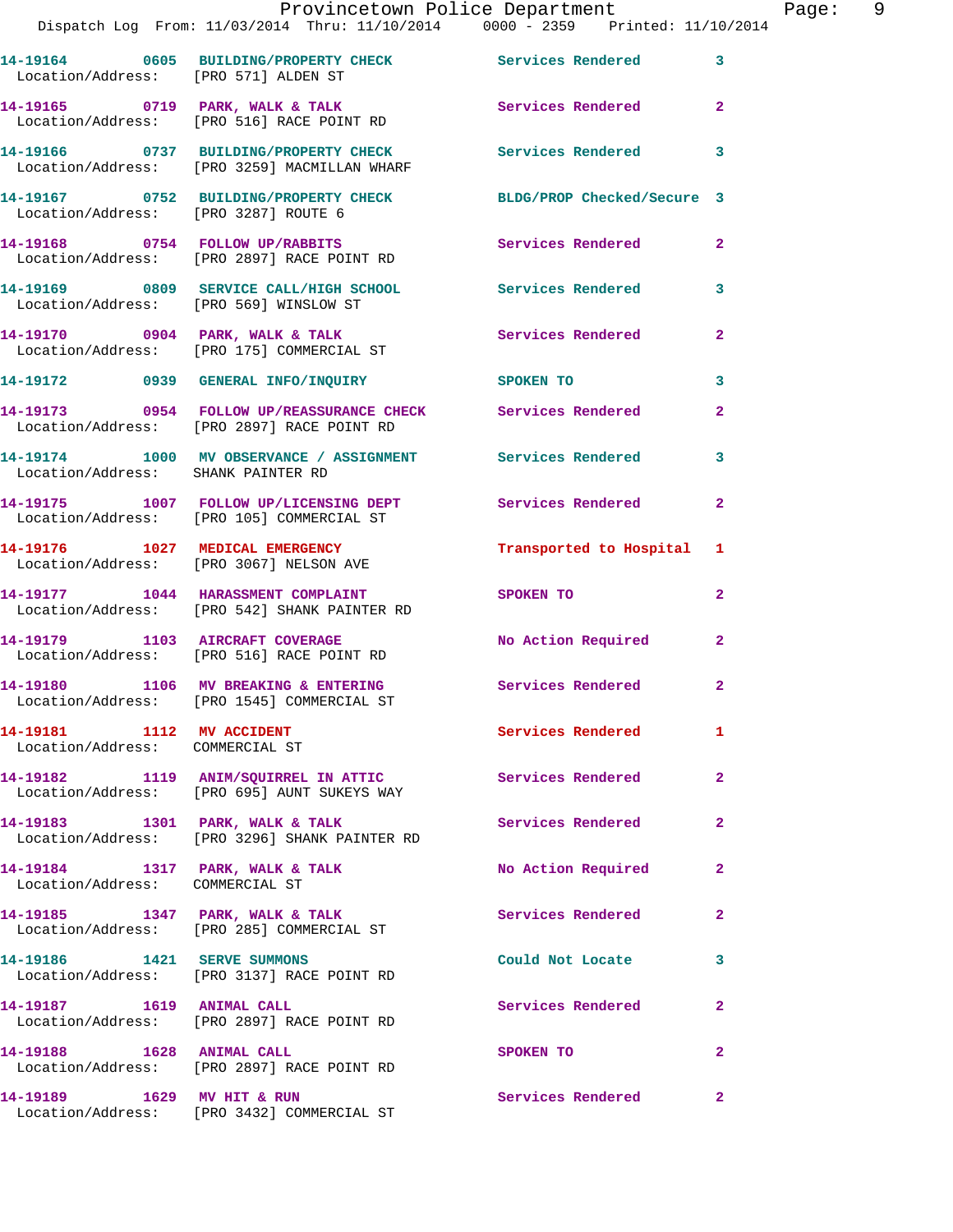## Provincetown Police Department Page: 10

|                                 | DISPACCH LOG FIOM. II/03/2014 THIN. II/10/2014 - 0000 - 2339 - PITHCGO. II/10/                                 |                            |                         |
|---------------------------------|----------------------------------------------------------------------------------------------------------------|----------------------------|-------------------------|
|                                 | 14-19190 1633 MEDICAL EMERGENCY/D.O.T<br>Location/Address: [PRO 440] HARRY KEMP WAY                            | Transported to Hospital 1  |                         |
| 14-19192 1854 FOLLOW UP         | Location/Address: [PRO 3189] MEADOW RD                                                                         | SPOKEN TO                  | $\overline{2}$          |
|                                 | 14-19193 1910 BUILDING/PROPERTY CHECK BLDG/PROP Checked/Secure 3<br>Location/Address: [PRO 2206] COMMERCIAL ST |                            |                         |
|                                 | 14-19194 1917 BUILDING/PROPERTY CHECK<br>Location/Address: [PRO 3430] COMMERCIAL ST                            | Services Rendered          | $\overline{\mathbf{3}}$ |
|                                 | 14-19195 2030 BUILDING/PROPERTY CHECK<br>Location/Address: [PRO 75] CAPTAIN BERTIE RD                          | <b>Services Rendered</b>   | $\overline{\mathbf{3}}$ |
|                                 | 14-19196 2134 BUILDING/PROPERTY CHECK Services Rendered<br>Location/Address: [PRO 2898] JEROME SMITH RD        |                            | $\mathbf{3}$            |
|                                 | 14-19197 2144 MV OBSERVANCE / ASSIGNMENT Services Rendered<br>Location/Address: RYDER ST + BRADFORD ST         |                            | $\overline{\mathbf{3}}$ |
| 14-19198 2153 COMPLAINT         | Location/Address: PLEASANT ST + BRADFORD ST                                                                    | Could Not Locate           | $\overline{3}$          |
|                                 | 14-19199 2318 BUILDING/PROPERTY CHECK Services Rendered 3<br>Location/Address: [PRO 2483] COMMERCIAL ST        |                            |                         |
|                                 | 14-19200 2340 BUILDING/PROPERTY CHECK<br>Location/Address: [PRO 2568] COMMERCIAL ST                            | BLDG/PROP Checked/Secure 3 |                         |
|                                 | 14-19201 2351 BUILDING/PROPERTY CHECK<br>Location/Address: [PRO 2713] COMMERCIAL ST                            | BLDG/PROP Checked/Secure 3 |                         |
| For Date: $11/07/2014$ - Friday |                                                                                                                |                            |                         |
|                                 | 14-19203 0000 PARK, WALK & TALK<br>Location/Address: [PRO 165] COMMERCIAL ST                                   | Services Rendered 2        |                         |

|                                        | 14-19204 0003 BUILDING/PROPERTY CHECK BLDG/PROP Checked/Secure 3<br>Location/Address: [PRO 2713] COMMERCIAL ST    |                            |              |    |
|----------------------------------------|-------------------------------------------------------------------------------------------------------------------|----------------------------|--------------|----|
|                                        | 14-19205 0022 BUILDING/PROPERTY CHECK BLDG/PROP Checked/Secure 3<br>Location/Address: [PRO 3296] SHANK PAINTER RD |                            |              |    |
|                                        | 14-19206 0027 BUILDING/PROPERTY CHECK BLDG/PROP Checked/Secure 3<br>Location/Address: [PRO 1778] SHANK PAINTER RD |                            |              |    |
|                                        | 14-19207 0057 BUILDING/PROPERTY CHECK BLDG/PROP Checked/Secure 3<br>Location/Address: [PRO 16] MAYFLOWER AVE      |                            |              |    |
|                                        | 14-19208 0205 BUILDING/PROPERTY CHECK BLDG/PROP Checked/Secure 3<br>Location/Address: [PRO 526] RYDER ST EXT      |                            |              |    |
|                                        | 14-19209 0400 BUILDING/PROPERTY CHECK BLDG/PROP Checked/Secure 3<br>Location/Address: [PRO 105] COMMERCIAL ST     |                            |              |    |
|                                        | 14-19210 0424 BUILDING/PROPERTY CHECK BLDG/PROP Checked/Secure 3<br>Location/Address: [PRO 306] COMMERCIAL ST     |                            |              |    |
|                                        | 14-19211 0458 ALARM - GENERAL<br>Location/Address: [PRO 440] HARRY KEMP WAY                                       | BLDG/PROP Checked/Secure 1 |              |    |
| Location/Address: [PRO 606] CONWELL ST | 14-19212 0601 BUILDING/PROPERTY CHECK BLDG/PROP Checked/Secure 3                                                  |                            |              |    |
|                                        | 14-19213 0606 LOBBY TRAFFIC<br>Location/Address: [PRO 542] SHANK PAINTER RD                                       | Services Rendered          | $\mathbf{2}$ | 10 |
|                                        |                                                                                                                   |                            |              |    |

Location/Address: [PRO 1638] COMMERCIAL ST

**14-19215 0734 BUILDING/PROPERTY CHECK BLDG/PROP Checked/Secure 3**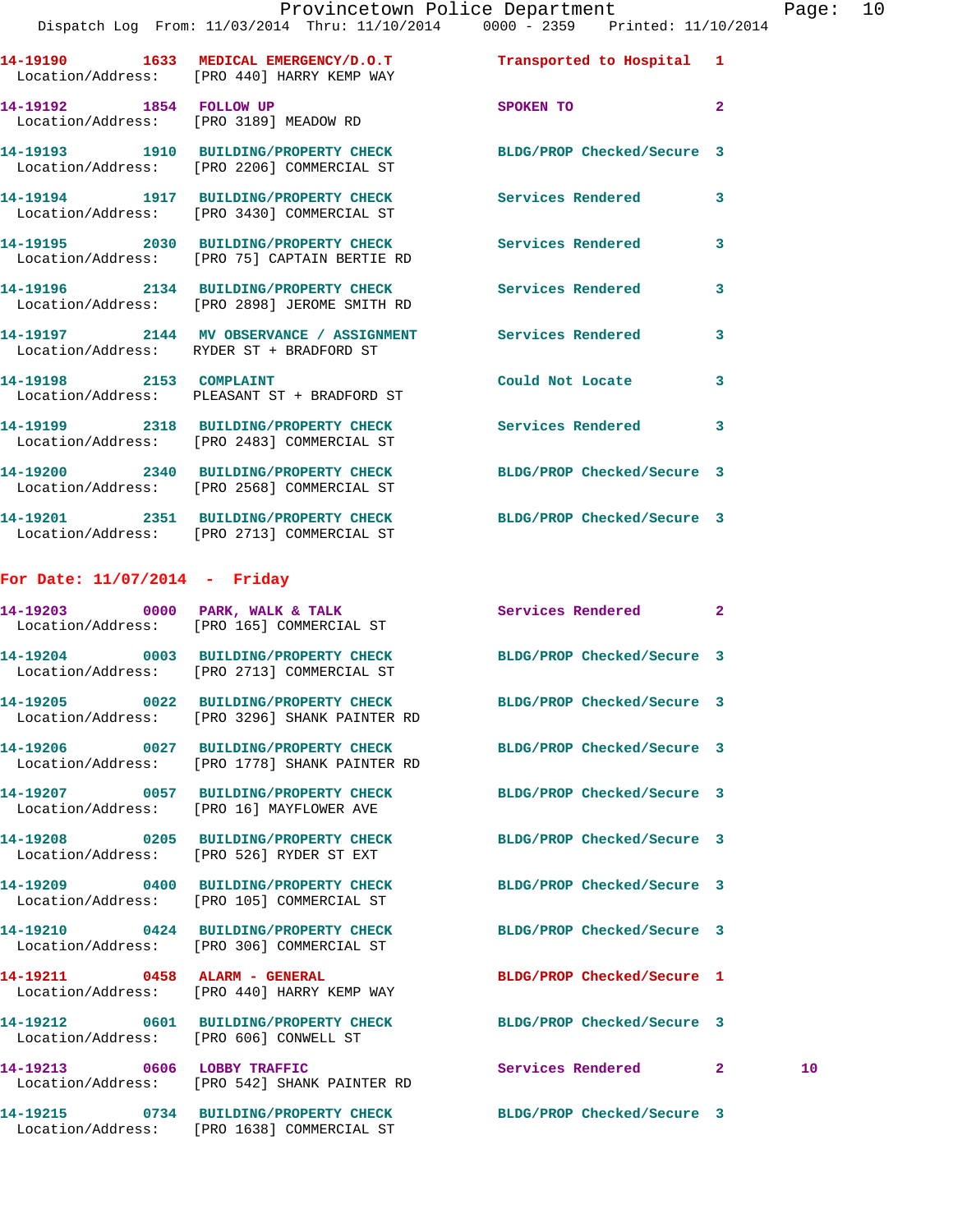|                            | 14-19214 0737 BUILDING/PROPERTY CHECK BLDG/PROP Checked/Secure 3<br>Location/Address: [PRO 447] JEROME SMITH RD |                            |                         |
|----------------------------|-----------------------------------------------------------------------------------------------------------------|----------------------------|-------------------------|
|                            | 14-19216 0750 ANIMAL/FOLLOW UP HORSE<br>Location/Address: [PRO 2897] RACE POINT RD                              | <b>FOLLOW UP</b>           | $\overline{2}$          |
|                            | 14-19217 0751 ASSIST AGENCY / DRILL<br>Location/Address: [PRO 396] COMMERCIAL ST                                | <b>Services Rendered</b>   | 3                       |
|                            | 14-19218 0806 SERVICE/HIGH SCHOOL<br>Location/Address: [PRO 569] WINSLOW ST                                     | Services Rendered 3        |                         |
|                            | 14-19219 0811 ASSIST AGENCY /P.I.<br>Location/Address: BRADFORD ST EXT + TELEGRAPH HILL RD                      | No Action Required         | $\mathbf{3}$            |
|                            | 14-19220 0851 MV OBSERVANCE / ASSIGNMENT Services Rendered 3<br>Location/Address: SHANK PAINTER RD              |                            |                         |
|                            | 14-19221 0858 BUILDING/PROPERTY CHECK<br>Location/Address: [PRO 571] ALDEN ST                                   | BLDG/PROP Checked/Secure 3 |                         |
| 14-19222 0931 FUNERAL      | Location/Address: [PRO 512] PRINCE ST                                                                           | Services Rendered          | $\mathbf{2}$            |
| Location/Address: ROUTE 6  | 14-19223 1033 MV OBSERVANCE / ASSIGNMENT No Action Required 3                                                   |                            |                         |
|                            | 14-19224 1049 ANIMAL/HORSE FOLLOW UP<br>Location/Address: [PRO 2645] SHANK PAINTER RD                           | SPOKEN TO                  | $\mathbf{2}$            |
|                            | 14-19225 1053 BUILDING/PROPERTY CHECK Services Rendered 3<br>Location/Address: [PRO 2206] COMMERCIAL ST         |                            |                         |
|                            | 14-19226 1111 PARKING COMPLAINT / GENERAL Services Rendered<br>Location/Address: [PRO 1952] COMMERCIAL ST       |                            | 3                       |
|                            | 14-19227 1146 ANIMAL CALL/FU HORSE OWNER Services Rendered 2<br>Location/Address: [PRO 2897] RACE POINT RD      |                            |                         |
|                            | 14-19228 1153 ANIMAL CALL<br>Location/Address: BRADFORD ST EXT + W VINE ST                                      | Services Rendered          | $\mathbf{2}$            |
|                            | 14-19229 1208 BUILDING/PROPERTY CHECK BLD/PROP CHECKED UNSECUR 3<br>Location/Address: [PRO 2] ALDEN ST          |                            |                         |
|                            | 14-19230 1232 MEDICAL EMERGENCY<br>Location/Address: [PRO 1109] SOMERSET RD                                     | <b>PATIENT REFUSAL</b>     | $\mathbf{1}$            |
| 14-19231 1248 DISTURBANCE  | Location/Address: [PRO 182] COMMERCIAL ST                                                                       | Services Rendered          | $\mathbf{1}$            |
|                            | 14-19232 1304 BUILDING/PROPERTY CHECK<br>Location/Address: BROWNE ST + PLEASANT ST                              | BLDG/PROP Checked/Secure 3 |                         |
| 14-19233 1309 FOLLOW UP    | Location/Address: [PRO 3189] MEADOW RD                                                                          | Services Rendered          | $\overline{\mathbf{2}}$ |
|                            | 14-19234 1318 ANIMAL/FOLLOW UP SQUIRREL FOLLOW UP<br>Location/Address: [PRO 695] AUNT SUKEYS WAY                |                            | $\mathbf{2}$            |
| 14-19235 1319 FOLLOW UP    | Location/Address: [PRO 37] BRADFORD ST                                                                          | FOLLOW UP                  | $\mathbf{2}$            |
| 14-19236 1702 SERVICE CALL | Location/Address: [PRO 3137] RACE POINT RD                                                                      | Could Not Locate           | 3                       |
| 14-19237 1719 ALARM - FIRE | Location/Address: [PRO 2865] COMMERCIAL ST                                                                      | Services Rendered 1        |                         |
|                            | 14-19238 1728 MEDICAL EMERGENCY/HEART Services Rendered 1                                                       |                            |                         |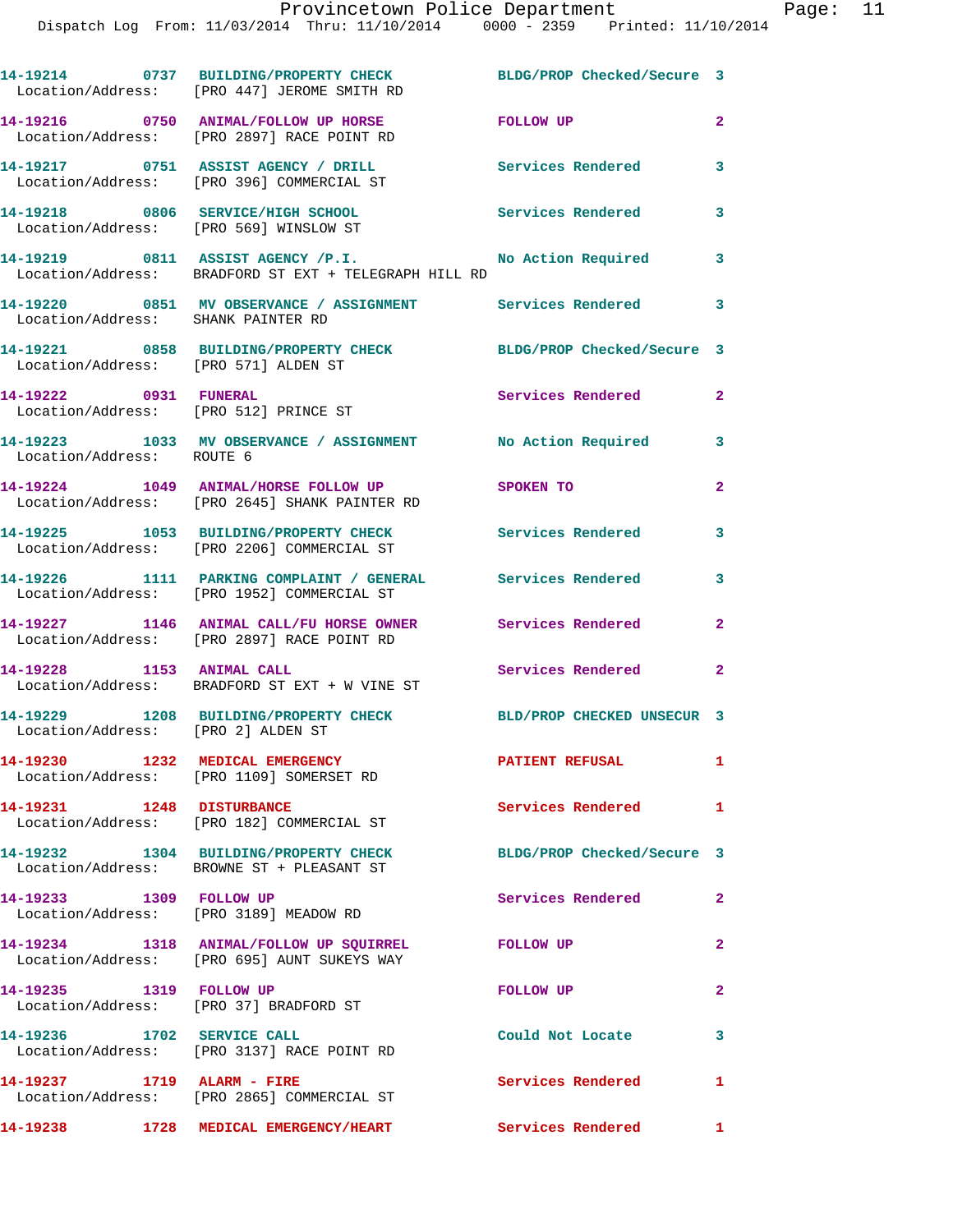|                                      | Provincetown Police Department<br>Dispatch Log From: 11/03/2014 Thru: 11/10/2014 0000 - 2359 Printed: 11/10/2014 |                          |                | Page: 12 |  |
|--------------------------------------|------------------------------------------------------------------------------------------------------------------|--------------------------|----------------|----------|--|
|                                      | Location/Address: [PRO 106] COMMERCIAL ST                                                                        |                          |                |          |  |
|                                      | 14-19239 1734 FOLLOW UP<br>Location/Address: [PRO 3430] COMMERCIAL ST                                            | Services Rendered 2      |                |          |  |
|                                      | 14-19240 1752 BUILDING/PROPERTY CHECK BLDG/PROP Checked/Secure 3<br>Location/Address: [PRO 306] COMMERCIAL ST    |                          |                |          |  |
| Location/Address: [OT] N BROW ST     | 14-19241 1832 SERVE RESTRAINING ORDER No Action Required 2                                                       |                          |                |          |  |
| Location/Address: [PRO 2519] ROUTE 6 | 14-19242 1914 MV OBSERVANCE / ASSIGNMENT Services Rendered 3                                                     |                          |                |          |  |
| For Date: $11/08/2014$ - Saturday    |                                                                                                                  |                          |                |          |  |
| Refer To Arrest: 14-282-AR           | 14-19280 1343 DISTURBANCE/I.P. Arrest(s) Made 1<br>Location/Address: [PRO 3076] COMMERCIAL ST                    |                          |                |          |  |
|                                      | 14-19243 2112 DISORDERLY Could Not Locate 2<br>Location/Address: [PRO 536] SHANK PAINTER RD                      |                          |                |          |  |
| For Date: $11/09/2014$ - Sunday      |                                                                                                                  |                          |                |          |  |
|                                      | 14-19258 0000 LOBBY TRAFFIC<br>Location/Address: [PRO 542] SHANK PAINTER RD                                      | Services Rendered 2      |                |          |  |
|                                      | 14-19244 1500 IMC MALFUNCTION<br>Location/Address: [PRO 542] SHANK PAINTER RD                                    | Services Rendered 3      |                |          |  |
|                                      | 14-19245 1553 MV OPERATION COMPLAINT Unfounded<br>Location/Address: [PRO 526] RYDER ST EXT                       |                          | $\mathbf{2}$   |          |  |
|                                      | 14-19248 1615 ABANDONED MV<br>Location/Address: [PRO 3004] BRADFORD ST                                           | Unfounded                | $\mathbf{2}$   |          |  |
|                                      | 14-19249 1727 CARDIAC/EVALUATION<br>Location/Address: [PRO 3067] NELSON AVE                                      | Services Rendered        | 1.             |          |  |
|                                      | 14-19250 1839 DISORDERLY<br>Location/Address: [PRO 165] COMMERCIAL ST                                            | Services Rendered        | $\overline{2}$ |          |  |
| 14-19251 1922 MONEY STOLEN           | Location/Address: [PRO 3258] BRADFORD ST                                                                         | <b>SPOKEN TO</b>         | $\mathbf{2}$   |          |  |
|                                      | 14-19253 1943 SUSPICIOUS ACTIVITY<br>Location/Address: [PRO 2481] TREMONT ST                                     | Unfounded                | $\mathbf{2}$   |          |  |
|                                      | 14-19255 2010 DIZZINESS/EVALUATION Services Rendered 1<br>Location/Address: [PRO 542] SHANK PAINTER RD           |                          |                |          |  |
|                                      | 14-19256 2046 ALARMS DISABLED<br>Location/Address: [PRO 2638] COMMERCIAL ST                                      | <b>Services Rendered</b> | 3              |          |  |
|                                      | 14-19247 2338 BUILDING/PROPERTY CHECK BLDG/PROP Checked/Secure 3<br>Location/Address: [PRO 379] COMMERCIAL ST    |                          |                |          |  |
|                                      | 14-19246 2342 BUILDING/PROPERTY CHECK BLDG/PROP Checked/Secure 3<br>Location/Address: [PRO 16] MAYFLOWER AVE     |                          |                |          |  |
|                                      | 14-19252 2356 MV OBSERVANCE / ASSIGNMENT Services Rendered 3<br>Location/Address: [PRO 3231] BRADFORD ST         |                          |                |          |  |
|                                      |                                                                                                                  |                          |                |          |  |

## **For Date: 11/10/2014 - Monday**

| 14-19254          | 0003 LOBBY TRAFFIC         | Services Rendered |  |
|-------------------|----------------------------|-------------------|--|
| Location/Address: | [PRO 542] SHANK PAINTER RD |                   |  |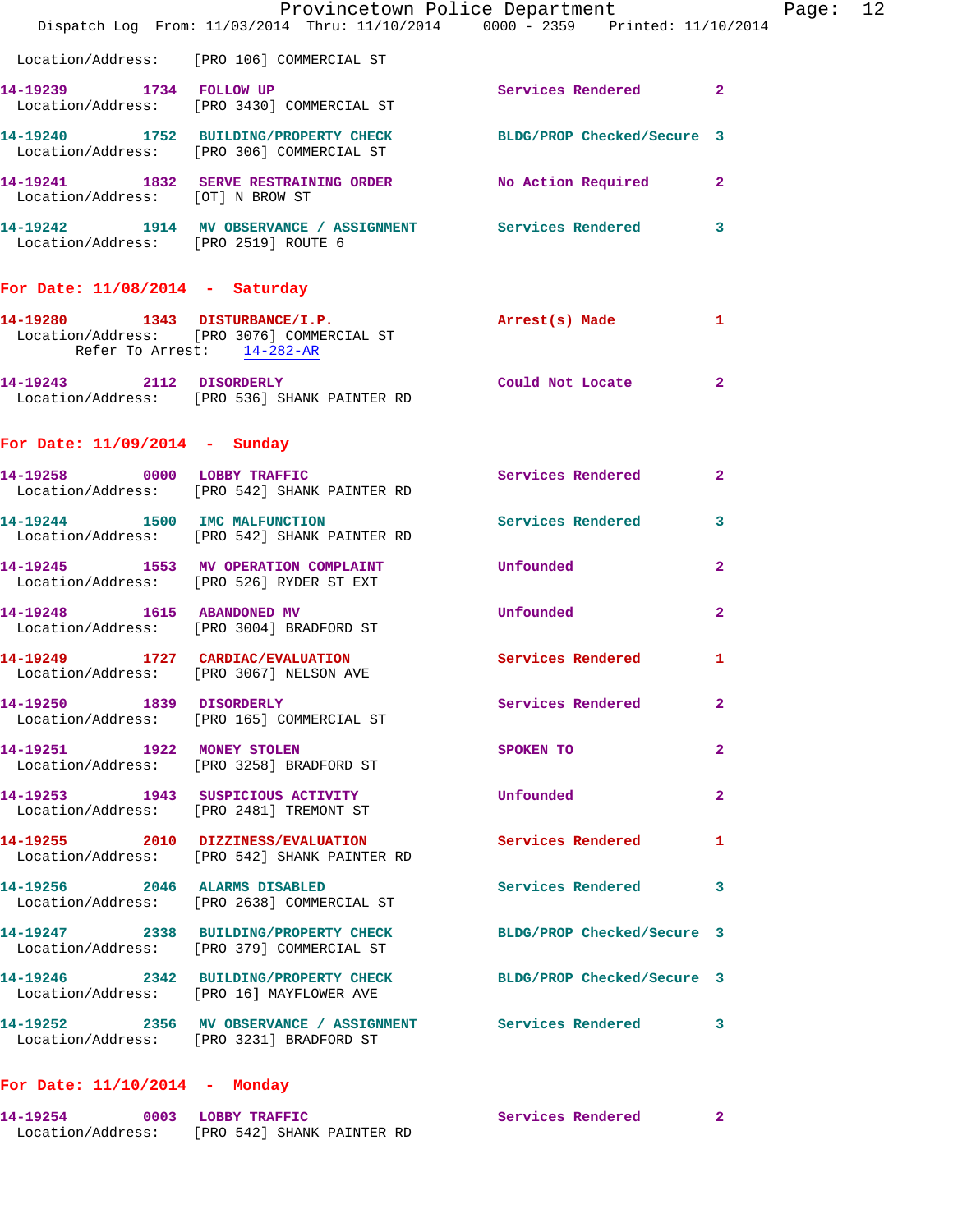|                                                                             | 14-19259 0039 BUILDING/PROPERTY CHECK<br>Location/Address: [PRO 440] HARRY KEMP WAY                         | BLDG/PROP Checked/Secure 3 |                |
|-----------------------------------------------------------------------------|-------------------------------------------------------------------------------------------------------------|----------------------------|----------------|
|                                                                             | 14-19260 0057 MV OBSERVANCE / ASSIGNMENT<br>Location/Address: HOWLAND ST + BRADFORD ST                      | Services Rendered 3        |                |
|                                                                             | 14-19261 0130 BUILDING/PROPERTY CHECK<br>Location/Address: [PRO 105] COMMERCIAL ST                          | BLDG/PROP Checked/Secure 3 |                |
|                                                                             | 14-19262 0141 BUILDING/PROPERTY CHECK<br>Location/Address: [PRO 3770] COMMERCIAL ST                         | BLDG/PROP Checked/Secure 3 |                |
|                                                                             | 14-19263 0221 BUILDING/PROPERTY CHECK<br>Location/Address: [PRO 1783] FRANKLIN ST                           | BLDG/PROP Checked/Secure 3 |                |
|                                                                             | 14-19264 0226 BUILDING/PROPERTY CHECK<br>Location/Address: [PRO 2638] COMMERCIAL ST                         | BLDG/PROP Checked/Secure 3 |                |
|                                                                             | 14-19265 0231 ASSIST CITIZEN<br>Location/Address: [PRO 3231] BRADFORD ST                                    | Services Rendered 3        |                |
|                                                                             | 14-19266 0236 BUILDING/PROPERTY CHECK<br>Location/Address: [PRO 3928] COMMERCIAL ST                         | BLDG/PROP Checked/Secure 3 |                |
| Location/Address: [PRO 94] BRADFORD ST                                      | 14-19267 0348 BUILDING/PROPERTY CHECK                                                                       | BLDG/PROP Checked/Secure 3 |                |
|                                                                             | 14-19268 0503 BUILDING/PROPERTY CHECK<br>Location/Address: [PRO 1778] SHANK PAINTER RD                      | BLDG/PROP Checked/Secure 3 |                |
|                                                                             | 14-19269 0531 BUILDING/PROPERTY CHECK<br>Location/Address: [PRO 2490] PROVINCELANDS RD                      | Services Rendered          | 3              |
| 14-19270 0642 FOLLOW UP                                                     | Location/Address: [PRO 542] SHANK PAINTER RD                                                                | Services Rendered          | $\overline{a}$ |
| 14-19271 0714 ALARM - GENERAL                                               | Location/Address: [PRO 440] HARRY KEMP WAY                                                                  | BLDG/PROP Checked/Secure 1 |                |
| 14-19272 0725 WIRES DOWN/LOW                                                | Location/Address: PEARL ST + COMMERCIAL ST                                                                  | Services Rendered          | $\mathbf{2}$   |
| 14-19274 0814 SERVICE CALL/SCHOOL<br>Location/Address: [PRO 569] WINSLOW ST |                                                                                                             | Services Rendered 3        |                |
| 14-19275                                                                    | 0837 ALARM - GENERAL<br>Location/Address: [PRO 3450] JEROME SMITH RD                                        | BLDG/PROP Checked/Secure 1 |                |
|                                                                             | 14-19276 0848 ANIMAL CALL/CAT<br>Location/Address: [PRO 3842] FISHBURN CT                                   | Services Rendered          | $\mathbf{2}$   |
| 14-19277 0902 ALARM - GENERAL                                               | Location/Address: [PRO 1796] BRADFORD ST                                                                    | Services Rendered          | 1              |
|                                                                             | Location/Address: [PRO 447] JEROME SMITH RD                                                                 | BLDG/PROP Checked/Secure 3 |                |
|                                                                             | 14-19279 0905 BUILDING/PROPERTY CHECK<br>Location/Address: [PRO 2898] JEROME SMITH RD                       | BLDG/PROP Checked/Secure 3 |                |
| 14-19281 0918 SUSPICIOUS PERSON                                             | Location/Address: [PRO 395] COMMERCIAL ST                                                                   | Services Rendered          | $\mathbf{2}$   |
|                                                                             | 14-19283 0941 MV OBSERVANCE / ASSIGNMENT<br>Location/Address: BRADFORD ST + STANDISH ST                     | <b>Services Rendered</b>   | 3              |
|                                                                             | 14-19284 1004 SERVICE CALL/FINGERPRINTING Services Rendered<br>Location/Address: [PRO 542] SHANK PAINTER RD |                            | 3              |

**14-19285 1109 BUILDING/PROPERTY CHECK BLDG/PROP Checked/Secure 3**